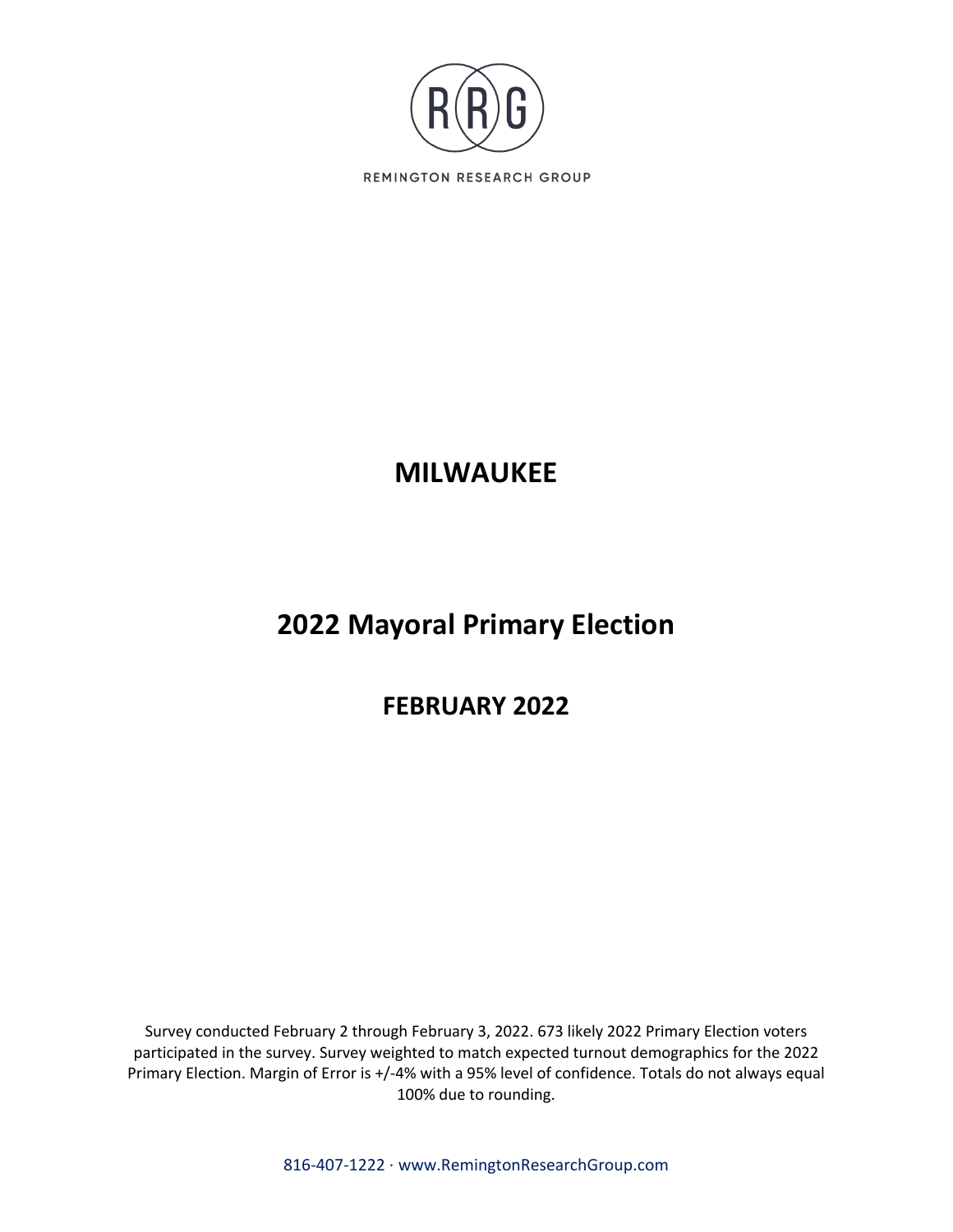

Q1: Do you believe the city of Milwaukee is headed in the right direction, or is it going off on the wrong track?

Right direction: 39% Wrong track: 44% Not sure: 17%

Q2: Have you considered leaving Milwaukee to move elsewhere in the past year?

Yes: 29% No: 66% Not sure: 5%

Q3: How serious of an issue do you believe reckless driving is in Milwaukee?

Very serious issue: 80% Somewhat serious issue: 16% Not a very serious issue: 2% Not an issue at all: 0% Not sure: 2%

Q4: Do you believe Milwaukee has sufficient public transportation options?

Yes, there are sufficient options: 44% No, there should be more options: 39% Not sure: 17%

Q5: The candidates in the February 15<sup>th</sup> Primary Election for Mayor of Milwaukee are Cavalier Johnson, Bob Donovan, Lena Taylor, Earnell Lucas, Michael Sampson, Ieshuh Griffin and Marina Dimitrijevic. If the election were held today, for whom would you vote?

Cavalier Johnson: 41% Bob Donovan: 24% Lena Taylor: 10% Earnell Lucas: 6% Michael Sampson: 1% Ieshuh Griffin: 1% Marina Dimitrijevic: 5% Undecided: 12%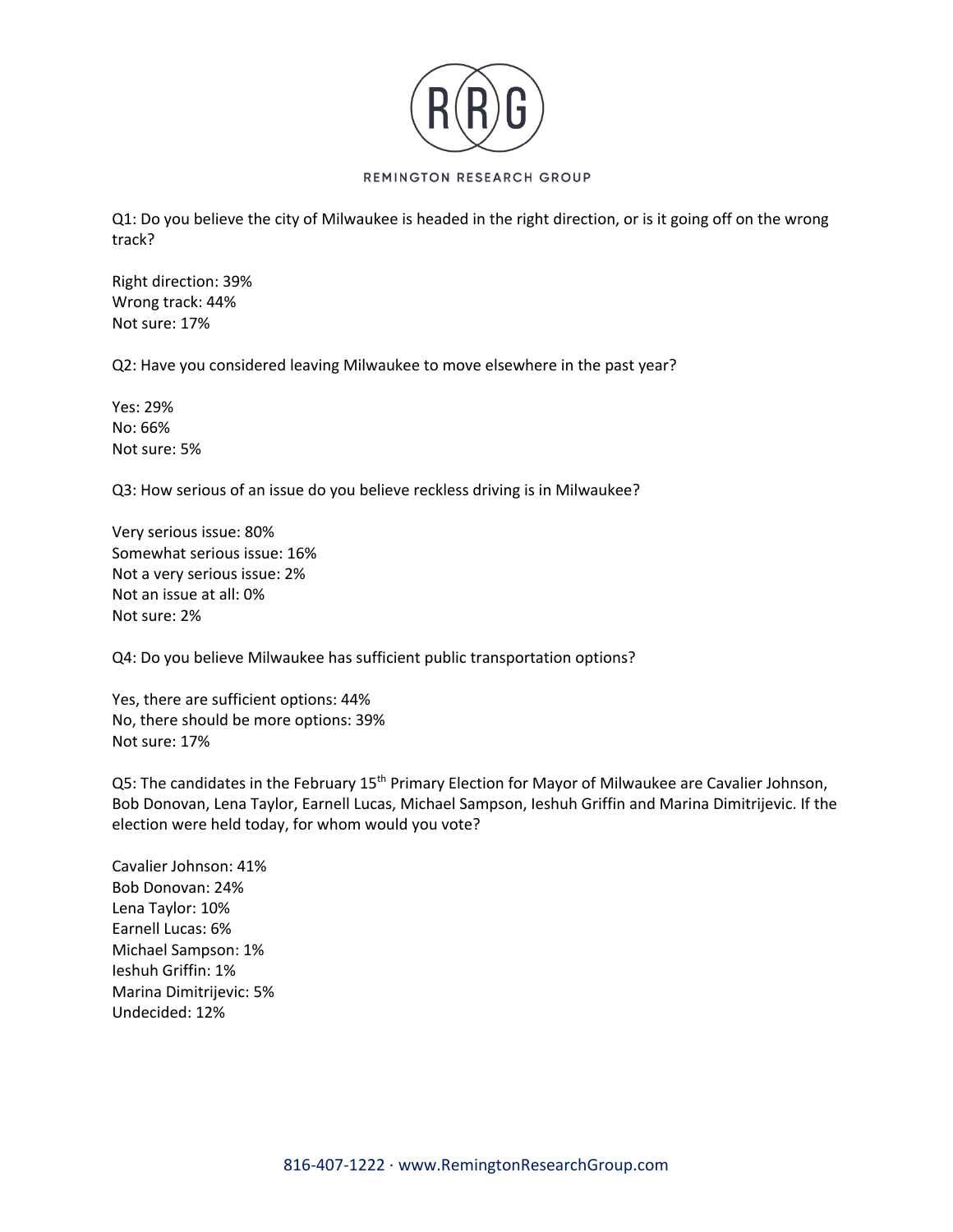

Q6: Do you support or oppose an increased sales tax?

Support: 22% Oppose: 52% Not sure: 25%

Q7: Are you more likely or less likely to vote for a candidate that supports school choice?

More likely: 43% Less likely: 36% No difference: 21%

Q8: Do you agree or disagree that parents should have the right to choose between public, charter, and voucher schools?

Yes, parents should be able to choose to send their kids to public, charger or voucher schools: 71% No, parents should not get to choose: 16% Not sure: 12%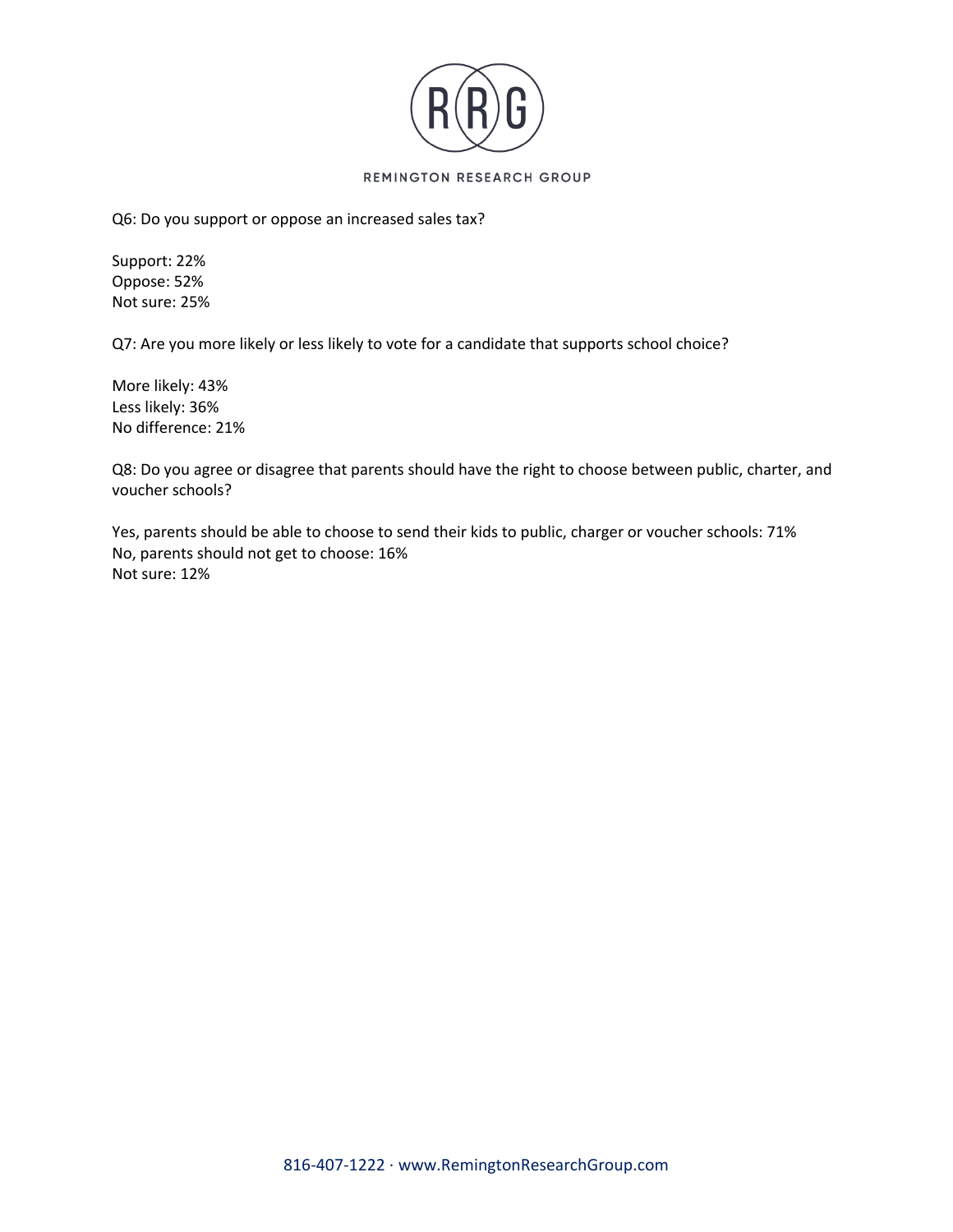

Q1: Do you believe the city of Milwaukee is headed in the right direction, or is it going off on the wrong track?

| Column %                                     | 1   | $\mathbf{2}$ | 3   | 4   | 5.  | 6   |     | 8   | 9   | 10  | -11 | 12  | -13 | -14 | -15 |
|----------------------------------------------|-----|--------------|-----|-----|-----|-----|-----|-----|-----|-----|-----|-----|-----|-----|-----|
| <b>Right direction</b>                       | 49% | 42%          | 55% | 42% | 36% | 46% | 43% | 56% | 37% | 37% | 20% | 64% | 25% | 39% | 34% |
| Wrong track                                  | 37% | 33%          | 23% | 23% | 56% | 34% | 34% | 40% | 52% | 46% | 70% | 18% | 59% | 48% | 31% |
| Not sure                                     | 14% | 25%          | 23% | 35% | 8%  | 20% | 23% | 4%  | 11% | 17% | 11% | 17% | 16% | 13% | 34% |
| Table 1. Q1 by CITY ALDERMANIC - Categorical |     |              |     |     |     |     |     |     |     |     |     |     |     |     |     |

| Column %               |     |     | Republican Democrat Non-Partisan |
|------------------------|-----|-----|----------------------------------|
| <b>Right direction</b> | 15% | 51% | 31%                              |
| Wrong track            | 78% | 29% | .50%                             |
| Not sure               | 7%  | 20% | 19%                              |

*Table 2. Q1 by PARTY*

|                        | <b>Very</b>  | Somewhat     |                 | Somewhat    | Verv        |  |
|------------------------|--------------|--------------|-----------------|-------------|-------------|--|
| Column %               | conservative | conservative | <b>Moderate</b> | progressive | progressive |  |
| <b>Right direction</b> | 22%          | 27%          | 45%             | 49%         | 61%         |  |
| Wrong track            | 64%          | 55%          | 37%             | 29%         | 28%         |  |
| Not sure               | 14%          | 18%          | 19%             | 22%         | 11%         |  |

*Table 3. Q1 by IDEOLOGY*

| Column %               | Female | Male |
|------------------------|--------|------|
| <b>Right direction</b> | 41%    | 36%  |
| <b>Wrong track</b>     | 39%    | 50%  |
| <b>Not sure</b>        | 20%    | 14%  |
| Table 1.01 by CENIDED  |        |      |

*Table 4. Q1 by GENDER*

| Column %                                                                                                     |     | White African-American | Other |
|--------------------------------------------------------------------------------------------------------------|-----|------------------------|-------|
| <b>Right direction</b>                                                                                       | 36% | 45%                    | 35%   |
| <b>Wrong track</b>                                                                                           | 49% | 35%                    | 48%   |
| Not sure                                                                                                     | 15% | 20%                    | 18%   |
| $T_{\alpha}$ <b>ble <math>\Gamma</math></b> $\Omega$ <sup>1</sup> <b>b</b> ., $\Gamma$ <sup>1</sup> $\Omega$ |     |                        |       |

*Table 5. Q1 by RACE*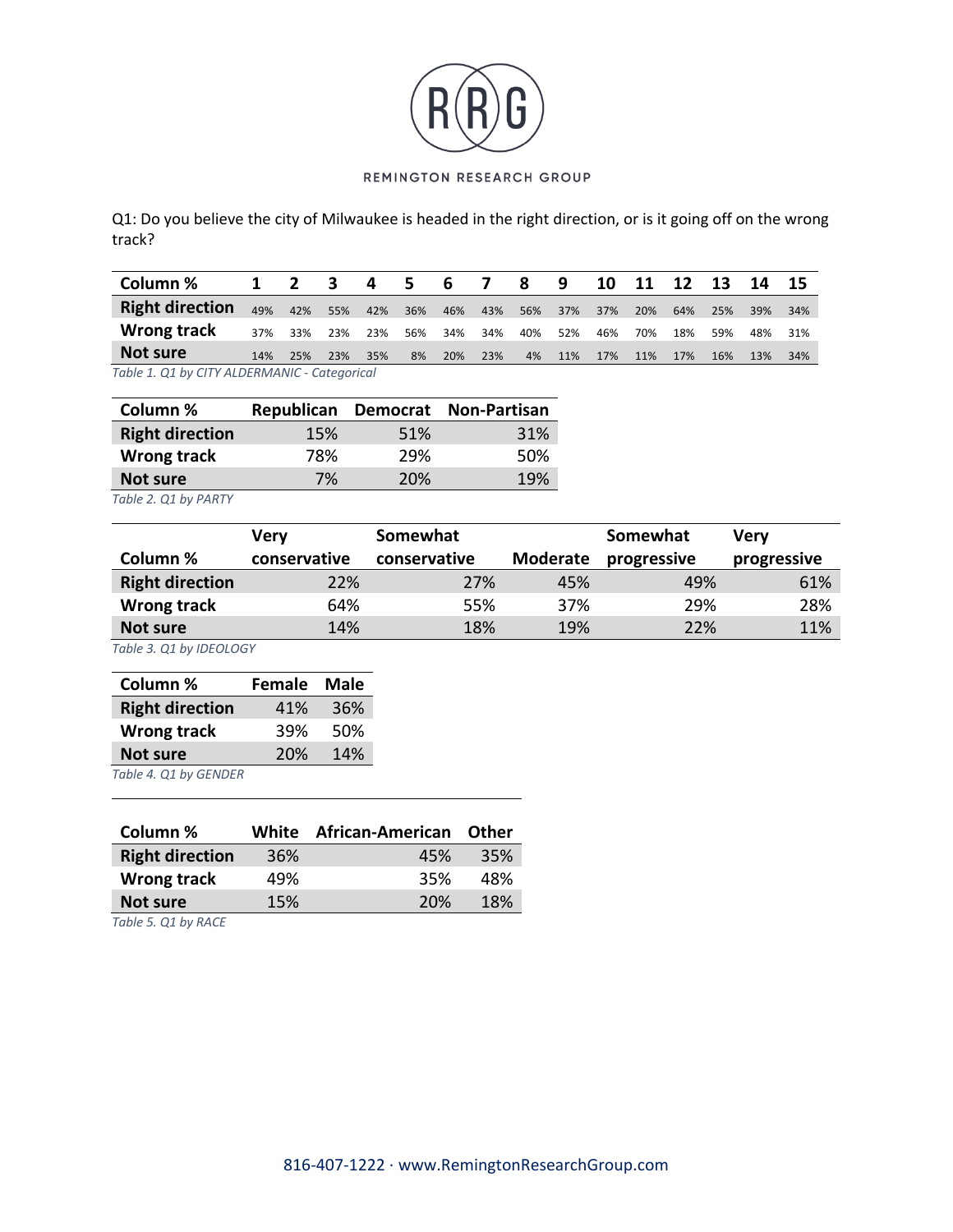

## Q2: Have you considered leaving Milwaukee to move elsewhere in the past year?

| Column % 1                                   |     | $\overline{2}$ | $\mathbf{3}$ | 4   | - 5 | 67  |     | 8   | -9  | 10  | 11  | 12    | 13  | 14    | -15 |
|----------------------------------------------|-----|----------------|--------------|-----|-----|-----|-----|-----|-----|-----|-----|-------|-----|-------|-----|
| <b>Yes</b>                                   | 20% | 30%            | 16%          | 18% | 36% | 28% | 19% | 44% | 35% | 32% | 27% | 12%   | 43% | 38%   | 15% |
| No                                           | 78% | 60%            | 78%          | 76% | 60% | 63% | 76% | 44% | 63% | 64% | 72% | 88%   | 50% | 62%   | 70% |
| Not sure                                     | 3%  | 11%            | 6%           | 6%  | 3%  | 8%  | 5%  | 12% | 2%  | 5%  | 1%  | $0\%$ | 6%  | $0\%$ | 15% |
| Table 6. Q2 by CITY ALDERMANIC - Categorical |     |                |              |     |     |     |     |     |     |     |     |       |     |       |     |

|            |     |            | Column % Republican Democrat Non-Partisan |
|------------|-----|------------|-------------------------------------------|
| <b>Yes</b> | 50% | <b>20%</b> | 34%                                       |
| No.        | 46% | 75%        | 59%                                       |
| Not sure   | 3%  | .5%        | 7%                                        |

*Table 7. Q2 by PARTY*

|                 | Verv         | Somewhat     | Somewhat |             | Verv        |
|-----------------|--------------|--------------|----------|-------------|-------------|
| Column %        | conservative | conservative | Moderate | progressive | progressive |
| <b>Yes</b>      | 46%          | 30%          | 25%      | 25%         | 16%         |
| No              | 51%          | 65%          | 67%      | 71%         | 80%         |
| <b>Not sure</b> | 3%           | 4%           | 8%       | 5%          | 3%          |

*Table 8. Q2 by IDEOLOGY*

| Column %              | <b>Female</b> | Male |  |  |  |  |
|-----------------------|---------------|------|--|--|--|--|
| <b>Yes</b>            | 23%           | 36%  |  |  |  |  |
| No                    | 72%           | 59%  |  |  |  |  |
| <b>Not sure</b>       | 5%            | .5%  |  |  |  |  |
| Table 9. Q2 by GENDER |               |      |  |  |  |  |

|            |     | Column % White African-American Other |            |
|------------|-----|---------------------------------------|------------|
| <b>Yes</b> | 31% | 24%                                   | <b>37%</b> |
| Nο         | 65% | 70%                                   | 57%        |
| Not sure   | 5%  | <b>5%</b>                             | 7%         |
|            |     |                                       |            |

*Table 10. Q2 by RACE*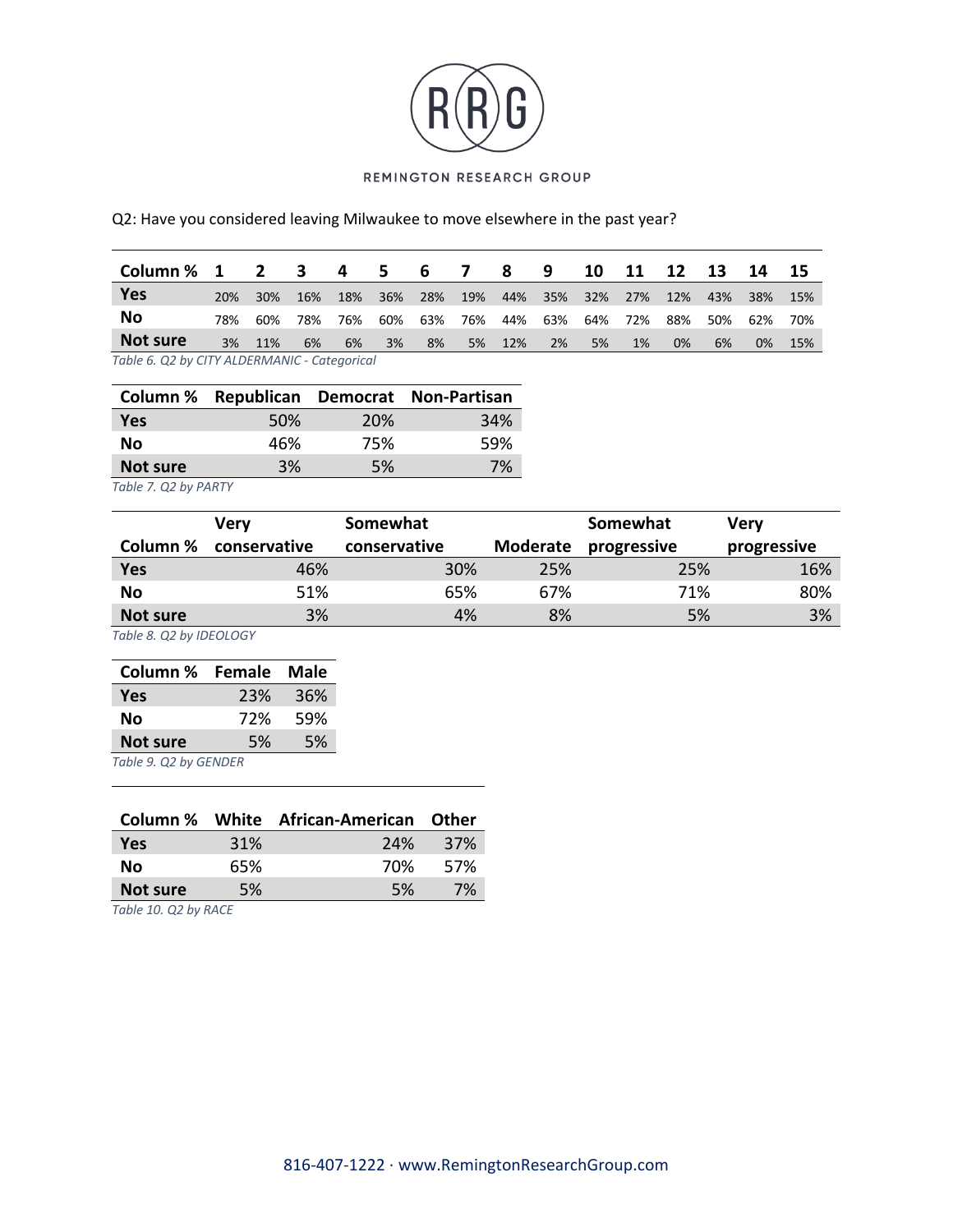

## Q3: How serious of an issue do you believe reckless driving is in Milwaukee?

|     |     |     | 4   | 5   | 6   |     | 8   | 9   | 10  | 11  | 12   | 13  | 14  | 15                    |
|-----|-----|-----|-----|-----|-----|-----|-----|-----|-----|-----|------|-----|-----|-----------------------|
| 87% | 81% | 66% | 59% | 87% | 71% | 88% | 74% | 88% | 87% | 69% | 100% | 79% | 75% | 100%                  |
| 8%  | 10% | 30% | 25% | 8%  | 23% | 8%  | 21% | 12% | 9%  | 24% | 0%   | 20% | 22% | 0%                    |
| 0%  | 6%  | 0%  | 13% | 1%  | 1%  | 0%  | 0%  | 0%  | 4%  | 6%  | 0%   | 0%  | 1%  | 0%                    |
| 0%  | 0%  | 0%  | 3%  | 0%  | 0%  | 0%  | 0%  | 0%  | 0%  | 1%  | 0%   | 0%  | 0%  | 0%                    |
| 5%  | 2%  | 3%  | 0%  | 3%  | 5%  | 4%  | 5%  | 0%  | 1%  | 0%  | 0%   | 2%  | 2%  | 0%                    |
|     |     |     |     |     |     |     |     |     |     |     |      |     |     | $T - L = 44.02 L - C$ |

*Table 11. Q3 by CITY ALDERMANIC - Categorical*

| Column %                | Republican |     | Democrat Non-Partisan |
|-------------------------|------------|-----|-----------------------|
| <b>Very serious</b>     | 83%        | 80% | 73%                   |
| <b>Somewhat serious</b> | 13%        | 15% | 22%                   |
| Not very serious        | 4%         | 2%  | 2%                    |
| Not an issue at all     | 0%         | 0%  | 1%                    |
| Not sure                | 0%         | 3%  | 2%                    |

*Table 12. Q3 by PARTY*

|                         | <b>Very</b>  | Somewhat     |                 | Somewhat    | Verv        |
|-------------------------|--------------|--------------|-----------------|-------------|-------------|
| Column %                | conservative | conservative | <b>Moderate</b> | progressive | progressive |
| <b>Very serious</b>     | 90%          | 79%          | 81%             | 71%         | 76%         |
| <b>Somewhat serious</b> | 7%           | 16%          | 14%             | 24%         | 20%         |
| Not very serious        | 1%           | 5%           | 2%              | 1%          | 2%          |
| Not an issue at all     | 0%           | 0%           | 1%              | 0%          | 0%          |
| Not sure                | 2%           | 1%           | 2%              | 4%          | 3%          |

*Table 13. Q3 by IDEOLOGY*

| Column %                | <b>Female</b> | Male |
|-------------------------|---------------|------|
| <b>Very serious</b>     | 85%           | 74%  |
| <b>Somewhat serious</b> | 11%           | 21%  |
| Not very serious        | 1%            | 3%   |
| Not an issue at all     | 0%            | በ%   |
| <b>Not sure</b>         | 3%            | 1%   |

*Table 14. Q3 by GENDER*

| Column %                | White | <b>African-American</b> | Other |
|-------------------------|-------|-------------------------|-------|
| <b>Very serious</b>     | 76%   | 86%                     | 84%   |
| <b>Somewhat serious</b> | 20%   | 9%                      | 12%   |
| Not very serious        | 2%    | 2%                      | 1%    |
| Not an issue at all     | 0%    | በ%                      | 3%    |
| Not sure                | 2%    | 3%                      | በ%    |

*Table 15. Q3 by RACE*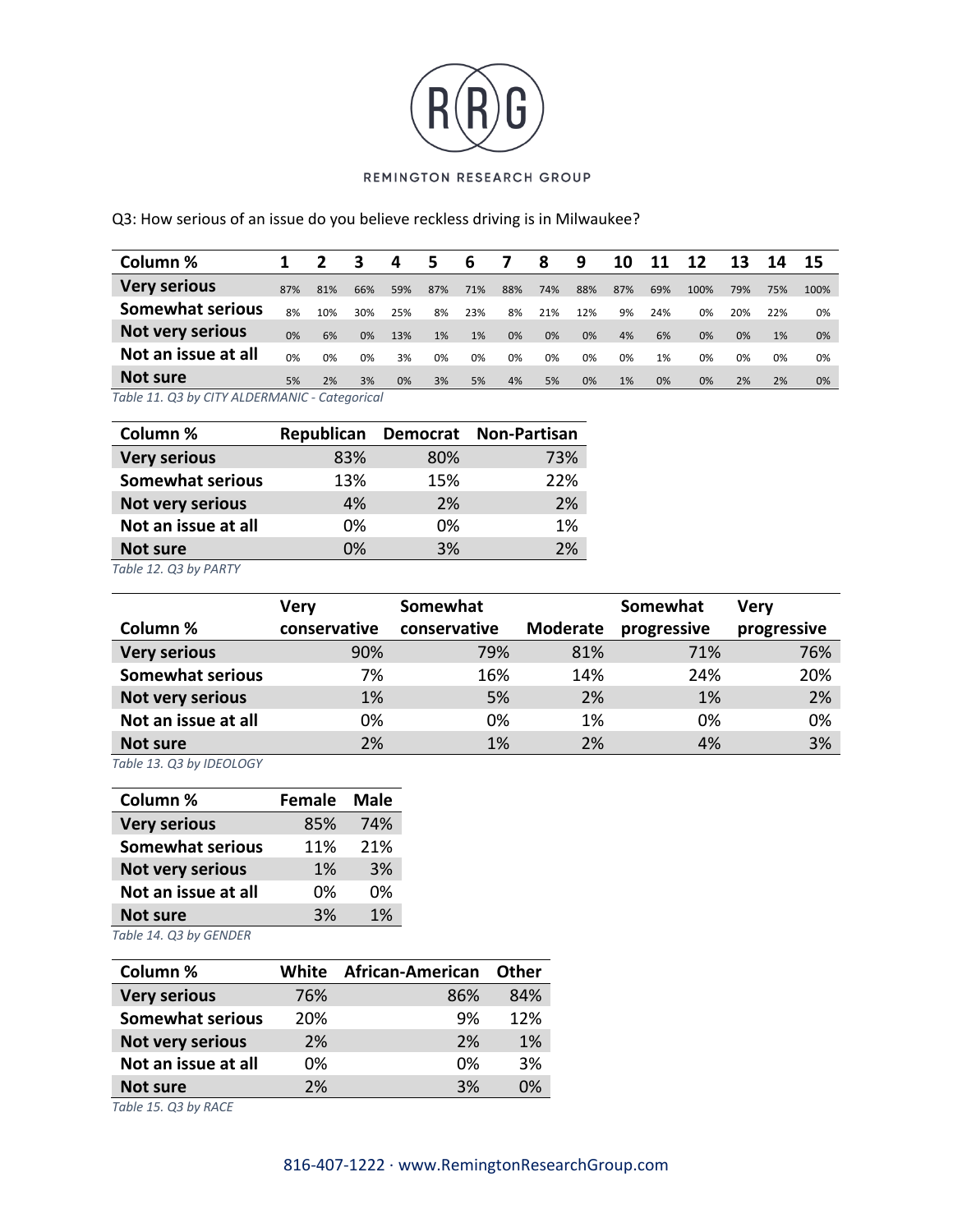

Q4: Do you believe Milwaukee has sufficient public transportation options?

| Column $\frac{1}{2}$ 1 2 3                   |     |     |         | 4       | 567 |     |         | 8           | - 9    |     | 10 11 | 12         | $\overline{\mathbf{13}}$ | -14     | - 15  |
|----------------------------------------------|-----|-----|---------|---------|-----|-----|---------|-------------|--------|-----|-------|------------|--------------------------|---------|-------|
| Yes                                          | 36% | 51% | 23%     | 39%     | 47% | 43% |         | 48% 52% 29% |        | 41% | 59%   | 17%        | 58%                      | 48%     | - 39% |
| No                                           | 52% | 28% |         | 60% 33% | 39% |     | 40% 34% | 46%         | 49%    | 43% | 26%   | 53%        |                          | 20% 39% | 43%   |
| Not sure                                     | 12% | 20% | 17% 27% |         | 15% | 18% | 18%     |             | 2% 22% | 16% | 15%   | <b>30%</b> | 22%                      | 12%     | 18%   |
| Table 16 04 by CITY ALDERMANIC - Categorical |     |     |         |         |     |     |         |             |        |     |       |            |                          |         |       |

*Table 16. Q4 by CITY ALDERMANIC - Categorical*

|            |     |     | Column % Republican Democrat Non-Partisan |
|------------|-----|-----|-------------------------------------------|
| <b>Yes</b> | 60% | 38% | 43%                                       |
| <b>No</b>  | 23% | 46% | 36%                                       |
| Not sure   | 17% | 16% | 21%                                       |

*Table 17. Q4 by PARTY*

|            | Verv         | Somewhat     |          | Somewhat    | <b>Verv</b> |
|------------|--------------|--------------|----------|-------------|-------------|
| Column %   | conservative | conservative | Moderate | progressive | progressive |
| <b>Yes</b> | 65%          | 43%          | 44%      | 32%         | 28%         |
| <b>No</b>  | 21%          | 35%          | 38%      | 53%         | 58%         |
| Not sure   | 15%          | 22%          | 18%      | 15%         | 15%         |

*Table 18. Q4 by IDEOLOGY*

| Column %              | <b>Female</b> | <b>Male</b> |
|-----------------------|---------------|-------------|
| Yes                   | 39%           | 49%         |
| No                    | 40%           | 38%         |
| <b>Not sure</b>       | 21%           | 13%         |
| Tahle 19 04 by GENDER |               |             |

*Table 19. Q4 by GENDER*

|            |            | Column % White African-American Other |     |
|------------|------------|---------------------------------------|-----|
| <b>Yes</b> | 44%        | 47%                                   | 33% |
| Nο         | 39%        | 38%                                   | 46% |
| Not sure   | <b>18%</b> | 15%                                   | 21% |
|            |            |                                       |     |

*Table 20. Q4 by RACE*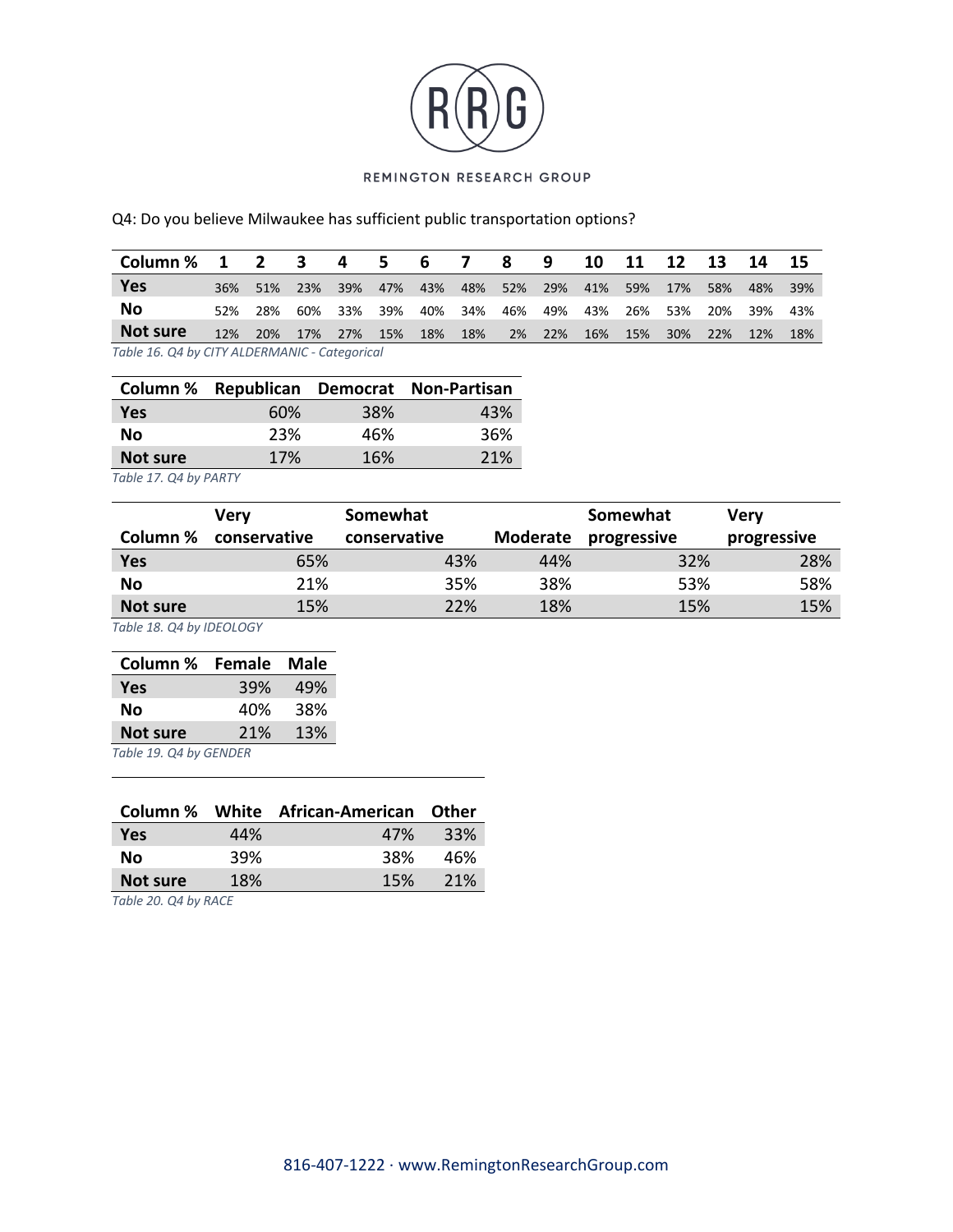

Q5: The candidates in the February 15<sup>th</sup> Primary Election for Mayor of Milwaukee are Cavalier Johnson, Bob Donovan, Lena Taylor, Earnell Lucas, Michael Sampson, Ieshuh Griffin and Marina Dimitrijevic. If the election were held today, for whom would you vote?

| Column %                                      |     | 2   | 3   | 4   | 5   | 6   |     | 8   | 9   | 10  | 11  | 12  | 13  | 14  | 15  |
|-----------------------------------------------|-----|-----|-----|-----|-----|-----|-----|-----|-----|-----|-----|-----|-----|-----|-----|
| <b>Cavalier Johnson</b>                       | 45% | 46% | 43% | 47% | 35% | 45% | 49% | 35% | 43% | 47% | 40% | 70% | 25% | 27% | 48% |
| <b>Bob Donovan</b>                            | 1%  | 8%  | 7%  | 21% | 36% | 3%  | 10% | 40% | 27% | 30% | 37% | 6%  | 54% | 39% | 0%  |
| Lena Taylor                                   | 27% | 21% | 10% | 6%  | 5%  | 21% | 14% | 7%  | 17% | 9%  | 0%  | 6%  | 0%  | 0%  | 18% |
| <b>Earnell Lucas</b>                          | 13% | 4%  | 6%  | 3%  | 3%  | 19% | 13% | 12% | 4%  | 1%  | 1%  | 0%  | 4%  | 1%  | 25% |
| <b>Michael Sampson</b>                        | 0%  | 0%  | 3%  | 0%  | 0%  | 0%  | 0%  | 0%  | 2%  | 2%  | 0%  | 0%  | 0%  | 4%  | 0%  |
| <b>Ieshuh Griffin</b>                         | 0%  | 4%  | 2%  | 0%  | 2%  | 0%  | 0%  | 0%  | 0%  | 1%  | 3%  | 0%  | 3%  | 0%  | 0%  |
| <b>Marina Dimitrijevic</b>                    | 0%  | 0%  | 13% | 12% | 1%  | 1%  | 0%  | 7%  | 2%  | 4%  | 6%  | 0%  | 8%  | 16% | 2%  |
| <b>Undecided</b>                              | 14% | 18% | 17% | 11% | 18% | 11% | 14% | 0%  | 6%  | 6%  | 14% | 17% | 6%  | 13% | 8%  |
| Table 21. Q5 by CITY ALDERMANIC - Categorical |     |     |     |     |     |     |     |     |     |     |     |     |     |     |     |

| Column %                | Republican Democrat |     | <b>Non-Partisan</b> |
|-------------------------|---------------------|-----|---------------------|
| <b>Cavalier Johnson</b> | 11%                 | 56% | 27%                 |
| <b>Bob Donovan</b>      | 74%                 | 4%  | 27%                 |
| <b>Lena Taylor</b>      | 3%                  | 13% | 8%                  |
| <b>Earnell Lucas</b>    | 0%                  | 8%  | 6%                  |
| <b>Michael Sampson</b>  | 0%                  | 1%  | 1%                  |
| <b>Ieshuh Griffin</b>   | 0%                  | 2%  | 0%                  |
| Marina Dimitrijevic     | 0%                  | 6%  | 8%                  |
| <b>Undecided</b>        | 12%                 | 9%  | 23%                 |

*Table 22. Q5 by PARTY*

|                            | <b>Very</b>  | Somewhat     |                 | Somewhat    | <b>Very</b> |
|----------------------------|--------------|--------------|-----------------|-------------|-------------|
| Column %                   | conservative | conservative | <b>Moderate</b> | progressive | progressive |
| <b>Cavalier Johnson</b>    | 30%          | 33%          | 42%             | 57%         | 45%         |
| <b>Bob Donovan</b>         | 55%          | 33%          | 13%             | 3%          | 9%          |
| Lena Taylor                | 4%           | 10%          | 12%             | 11%         | 14%         |
| <b>Earnell Lucas</b>       | 3%           | 2%           | 11%             | 9%          | 5%          |
| <b>Michael Sampson</b>     | 0%           | 2%           | 0%              | 2%          | 0%          |
| <b>Ieshuh Griffin</b>      | 0%           | 2%           | 1%              | 1%          | 2%          |
| <b>Marina Dimitrijevic</b> | 0%           | 3%           | 4%              | 8%          | 16%         |
| <b>Undecided</b>           | 8%           | 14%          | 16%             | 9%          | 10%         |

*Table 23. Q5 by IDEOLOGY*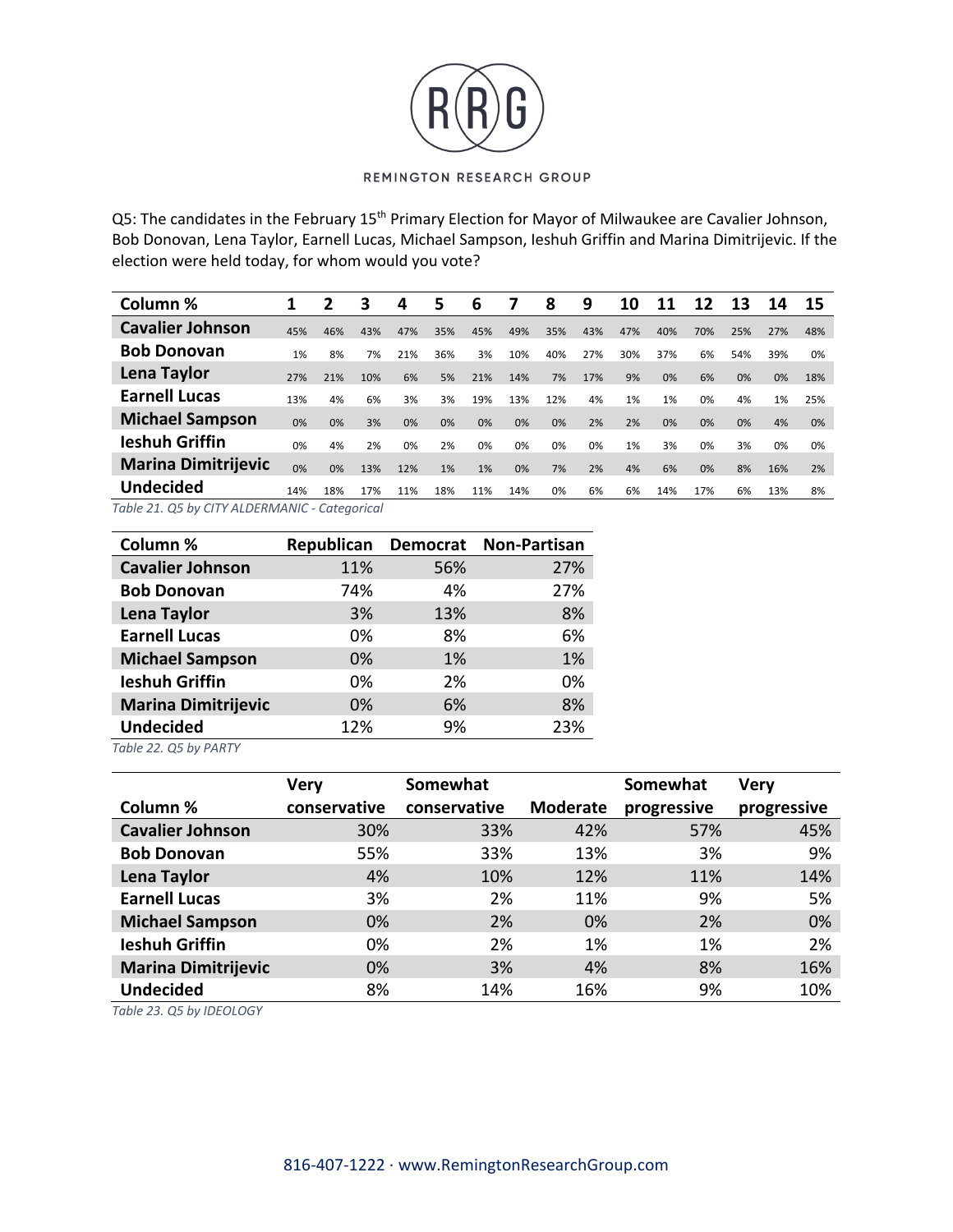

Q5: The candidates in the February 15<sup>th</sup> Primary Election for Mayor of Milwaukee are Cavalier Johnson, Bob Donovan, Lena Taylor, Earnell Lucas, Michael Sampson, Ieshuh Griffin and Marina Dimitrijevic. If the election were held today, for whom would you vote? (Continued)

| Column %                   | <b>Female</b> | <b>Male</b> |
|----------------------------|---------------|-------------|
| <b>Cavalier Johnson</b>    | 47%           | 33%         |
| <b>Bob Donovan</b>         | 16%           | 34%         |
| <b>Lena Taylor</b>         | 10%           | 10%         |
| <b>Earnell Lucas</b>       | 6%            | 6%          |
| <b>Michael Sampson</b>     | 1%            | 1%          |
| <b>Ieshuh Griffin</b>      | 0%            | 2%          |
| <b>Marina Dimitrijevic</b> | 5%            | 5%          |
| <b>Undecided</b>           | 15%           | 8%          |
| Table 24. Q5 by GENDER     |               |             |

| Column %                   | White | <b>African-American</b> | <b>Other</b> |
|----------------------------|-------|-------------------------|--------------|
| <b>Cavalier Johnson</b>    | 34%   | 54%                     | 37%          |
| <b>Bob Donovan</b>         | 34%   | 7%                      | 22%          |
| Lena Taylor                | 5%    | 19%                     | 9%           |
| <b>Earnell Lucas</b>       | 4%    | 8%                      | 7%           |
| <b>Michael Sampson</b>     | 1%    | 1%                      | 2%           |
| <b>Ieshuh Griffin</b>      | 2%    | 0%                      | 0%           |
| <b>Marina Dimitrijevic</b> | 8%    | 0%                      | 2%           |
| <b>Undecided</b>           | 11%   | 10%                     | 21%          |

*Table 25. Q5 by RACE*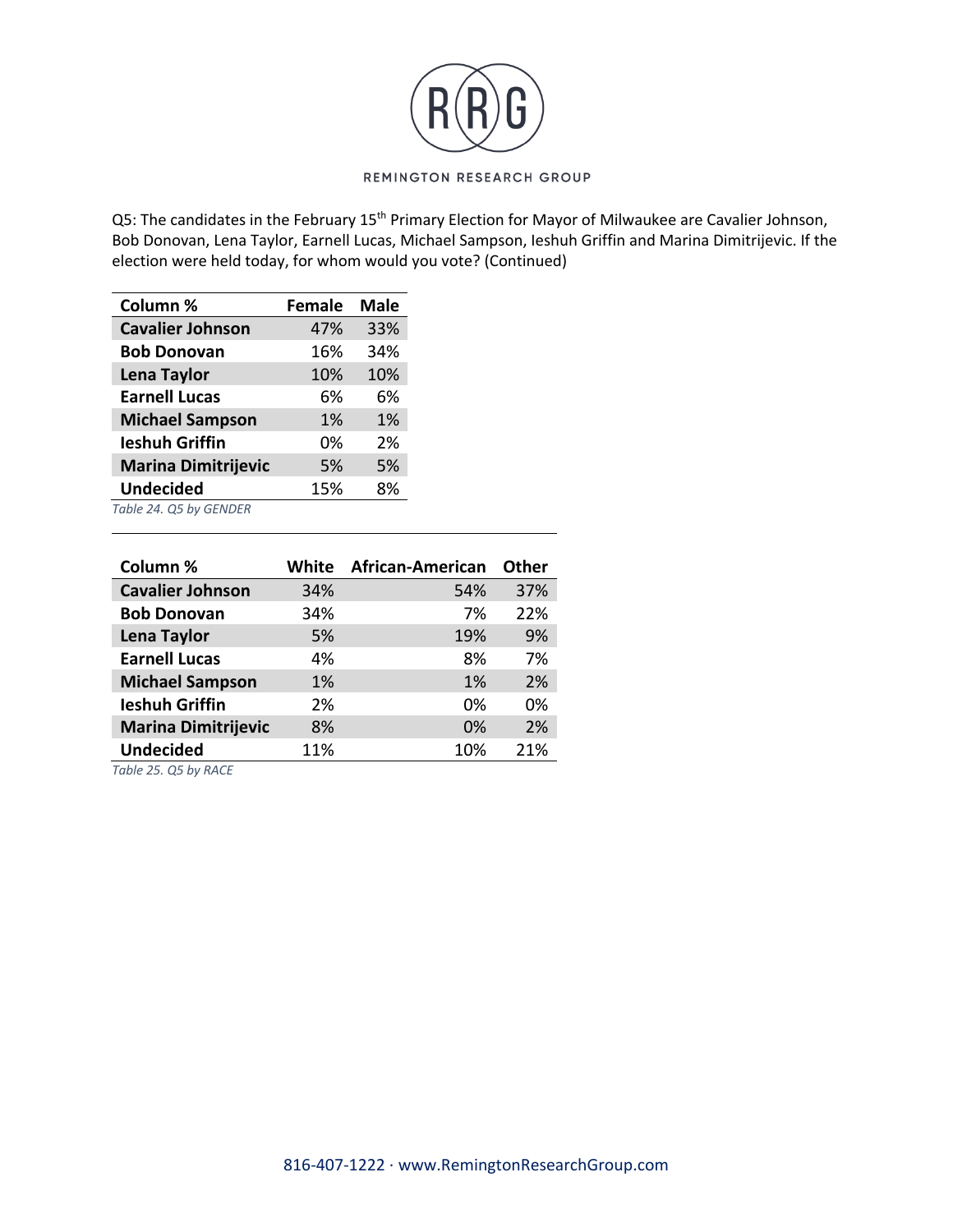

Q6: Do you support or oppose an increased sales tax?

| Column % 1    |                                               | $2^{\circ}$ | 3   | 4   | 5.  | -6  | 7   | 8   | 9   | 10  | -11 | 12  | 13  | 14   | -15 |
|---------------|-----------------------------------------------|-------------|-----|-----|-----|-----|-----|-----|-----|-----|-----|-----|-----|------|-----|
| Support       | 29%                                           | 14%         | 25% | 33% | 24% | 22% | 18% | 16% | 22% | 24% | 18% | 6%  | 25% | -24% | 17% |
| <b>Oppose</b> | 48%                                           | 61%         | 35% | 27% | 50% | 44% | 43% | 68% | 49% | 61% | 67% | 24% | 66% | 62%  | 47% |
| Not sure      | 22%                                           | 25%         | 41% | 41% | 26% | 33% | 39% | 16% | 29% | 15% | 15% | 70% | 9%  | 14%  | 36% |
|               | Table 26, 06 by CITY ALDERMANIC - Categorical |             |     |     |     |     |     |     |     |     |     |     |     |      |     |

*Table 26. Q6 by CITY ALDERMANIC - Categorical*

| Column %       |     |                 | Republican Democrat Non-Partisan |
|----------------|-----|-----------------|----------------------------------|
| <b>Support</b> | 15% | 25%             | 22%                              |
| <b>Oppose</b>  | 72% | 45%             | 51%                              |
| Not sure       | 13% | 30 <sup>%</sup> | 27%                              |

*Table 27. Q6 by PARTY*

|                 | Verv         | Somewhat     |          | Somewhat    | <b>Very</b> |  |
|-----------------|--------------|--------------|----------|-------------|-------------|--|
| Column %        | conservative | conservative | Moderate | progressive | progressive |  |
| <b>Support</b>  | 12%          | 18%          | 23%      | 35%         | 30%         |  |
| <b>Oppose</b>   | 73%          | 53%          | 47%      | 43%         | 39%         |  |
| <b>Not sure</b> | 16%          | 29%          | 29%      | 22%         | 30%         |  |

*Table 28. Q6 by IDEOLOGY*

| Column %              | <b>Female</b> | Male |  |  |  |  |  |
|-----------------------|---------------|------|--|--|--|--|--|
| <b>Support</b>        | 19%           | 26%  |  |  |  |  |  |
| <b>Oppose</b>         | 52%           | 53%  |  |  |  |  |  |
| <b>Not sure</b>       | 29%           | 21%  |  |  |  |  |  |
| Table 29 O6 by GENDER |               |      |  |  |  |  |  |

*Table 29. Q6 by GENDER*

| Column %       |            | White African-American | Other |
|----------------|------------|------------------------|-------|
| <b>Support</b> | 25%        | <b>20%</b>             | 13%   |
| <b>Oppose</b>  | 53%        | 51%                    | 50%   |
| Not sure       | <b>22%</b> | 29%                    | 37%   |
|                |            |                        |       |

*Table 30. Q6 by RACE*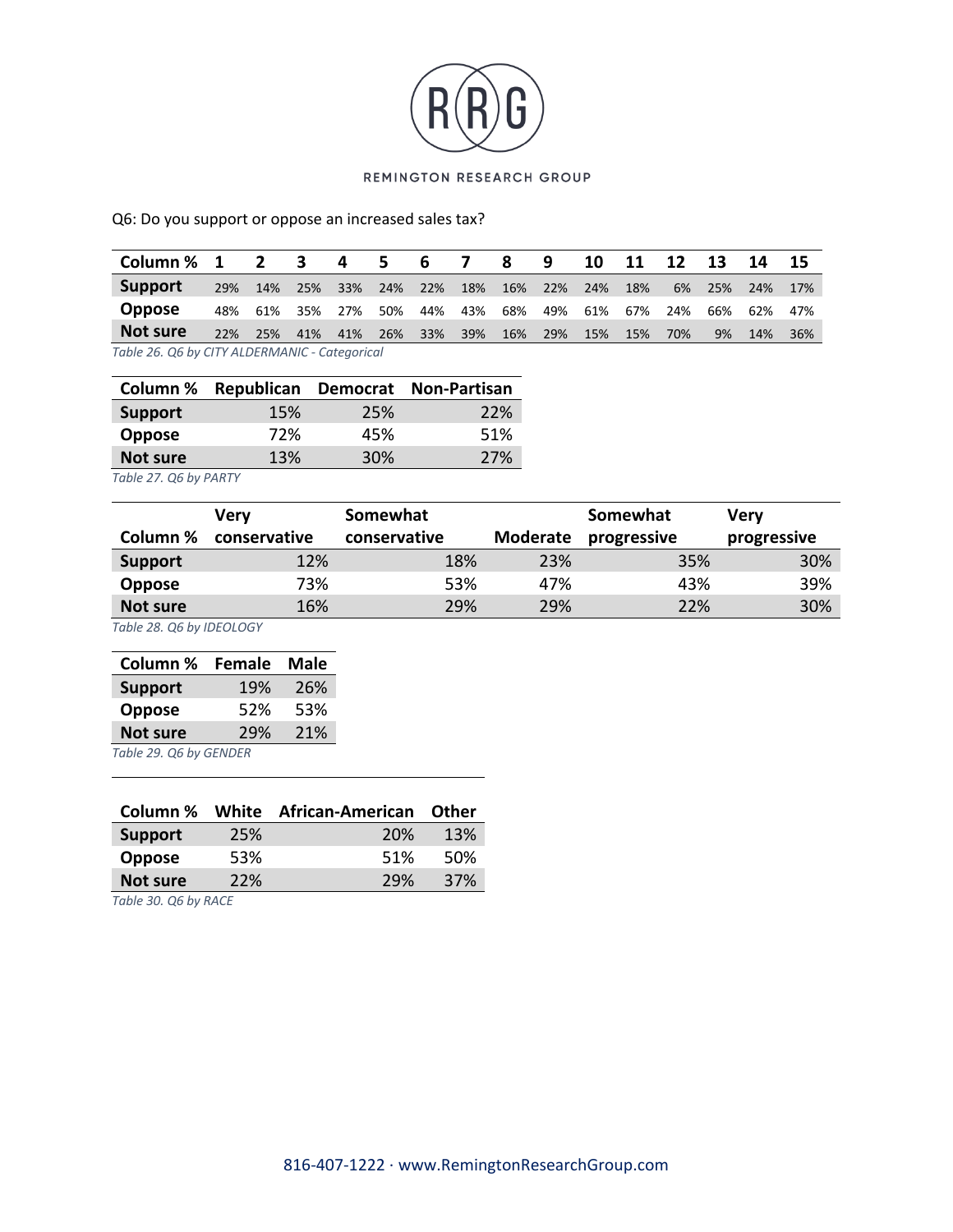

Q7: Are you more likely or less likely to vote for a candidate that supports school choice?

| Column %                                      | $\overline{1}$ | $2 \quad 3$ |     | $\overline{4}$ | - 5 | 6   | 7   | -8  | -9  | 10  | 11  | 12 <sup>12</sup> | - 13 | - 14 | - 15 |
|-----------------------------------------------|----------------|-------------|-----|----------------|-----|-----|-----|-----|-----|-----|-----|------------------|------|------|------|
| <b>More likely</b>                            | 45%            | 34%         | 30% | 36%            | 52% | 35% | 55% | 26% | 47% | 48% | 42% | 6%               | 47%  | 45%  | 39%  |
| Less likely                                   | 31%            | 37%         | 48% | 35%            | 25% | 47% | 28% | 51% | 21% | 35% | 44% | 70%              | 35%  | 39%  | 35%  |
| No difference                                 | 24%            | 29%         | 22% | 28%            | 23% | 18% | 16% | 23% | 31% | 17% | 14% | 24%              | 18%  | 16%  | 26%  |
| Table 31. Q7 by CITY ALDERMANIC - Categorical |                |             |     |                |     |     |     |     |     |     |     |                  |      |      |      |

| Column %           | Republican |     | Democrat Non-Partisan |  |  |
|--------------------|------------|-----|-----------------------|--|--|
| <b>More likely</b> | 64%        | 35% | 43%                   |  |  |
| Less likely        | 14%        | 43% | 39%                   |  |  |
| No difference      | 22%        | 22% | 19%                   |  |  |

*Table 32. Q7 by PARTY*

|                    | Very         | Somewhat     |                 | Somewhat    | Very        |
|--------------------|--------------|--------------|-----------------|-------------|-------------|
| Column %           | conservative | conservative | <b>Moderate</b> | progressive | progressive |
| <b>More likely</b> | 71%          | 51%          | 37%             | 29%         | 16%         |
| Less likely        | 14%          | 23%          | 43%             | 52%         | 56%         |
| No difference      | 15%          | 25%          | 20%             | 19%         | 28%         |

*Table 33. Q7 by IDEOLOGY*

| Column %               | <b>Female</b> | Male |
|------------------------|---------------|------|
| <b>More likely</b>     | 40%           | 47%  |
| Less likely            | 36%           | 35%  |
| No difference          | 24%           | 18%  |
| Table 34. Q7 by GENDER |               |      |

| Column %           |            | White African-American Other |      |
|--------------------|------------|------------------------------|------|
| <b>More likely</b> | 43%        | 45%                          | 41%  |
| Less likely        | 38%        | 33%                          | -29% |
| No difference      | <b>20%</b> | 22%                          | 29%  |

*Table 35. Q7 by RACE*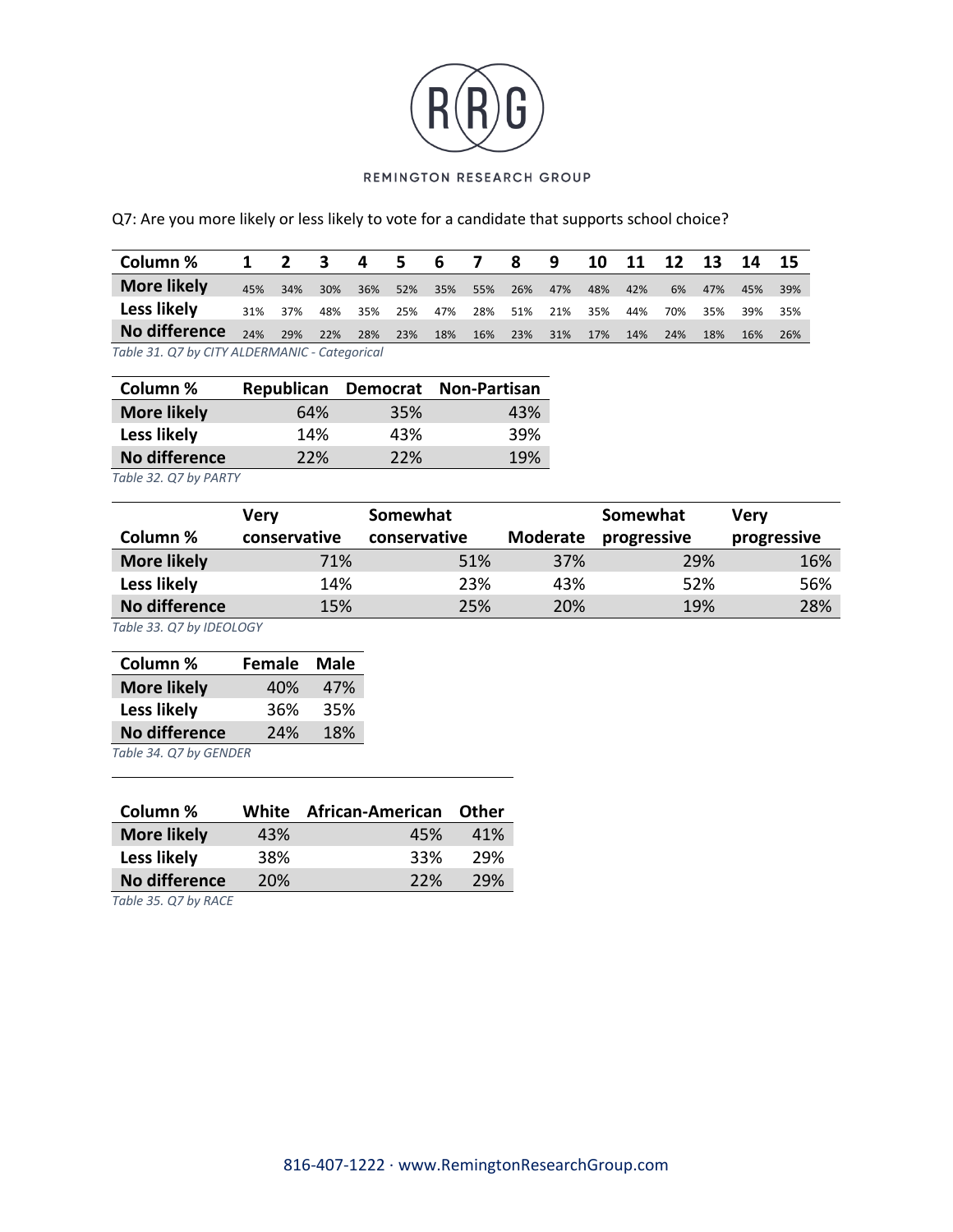

Q8: Do you agree or disagree that parents should have the right to choose between public, charter, and voucher schools?

| Column % 1                                    |     | $\overline{2}$ | 3   | 4   | -5. | 6   | 7   | -8  | 9   | 10  | 11  | 12  | 13  | 14   | -15 |
|-----------------------------------------------|-----|----------------|-----|-----|-----|-----|-----|-----|-----|-----|-----|-----|-----|------|-----|
| <b>Yes</b>                                    | 80% | 63%            | 56% | 67% | 75% | 71% | 75% | 58% | 74% | 73% | 71% | 94% | 73% | 71%  | 79% |
| No                                            | 8%  | 14%            | 19% | 17% | 8%  | 15% | 14% | 39% | 10% | 17% | 26% | 6%  | 21% | -24% | 13% |
| Not sure                                      | 12% | 23%            | 25% | 16% | 18% | 14% | 11% | 2%  | 15% | 10% | 3%  | 0%  | 6%  | 5%   | 8%  |
| Table 36. Q8 by CITY ALDERMANIC - Categorical |     |                |     |     |     |     |     |     |     |     |     |     |     |      |     |

|            |     |     | Column % Republican Democrat Non-Partisan |
|------------|-----|-----|-------------------------------------------|
| <b>Yes</b> | 86% | 67% | 64%                                       |
| <b>No</b>  | 10% | 18% | 22%                                       |
| Not sure   | 4%  | 15% | 14%                                       |

*Table 37. Q8 by PARTY*

|            | Verv         | Somewhat     |                 | Somewhat    | <b>Very</b> |
|------------|--------------|--------------|-----------------|-------------|-------------|
| Column %   | conservative | conservative | <b>Moderate</b> | progressive | progressive |
| <b>Yes</b> | 95%          | 76%          | 64%             | 63%         | 51%         |
| No         | 5%           | 12%          | 19%             | 24%         | 27%         |
| Not sure   | 0%           | 11%          | 17%             | 13%         | 22%         |

*Table 38. Q8 by IDEOLOGY*

| Column %               | Female | Male |
|------------------------|--------|------|
| Yes                    | 75%    | 67%  |
| No                     | 14%    | 19%  |
| 11%<br><b>Not sure</b> |        | 14%  |
| Table 39. Q8 by GENDER |        |      |

|            |     | Column % White African-American Other |     |
|------------|-----|---------------------------------------|-----|
| <b>Yes</b> | 67% | 80%                                   | 65% |
| Nο         | 20% | 9%                                    | 23% |
| Not sure   | 13% | 10%                                   | 13% |

*Table 40. Q8 by RACE*